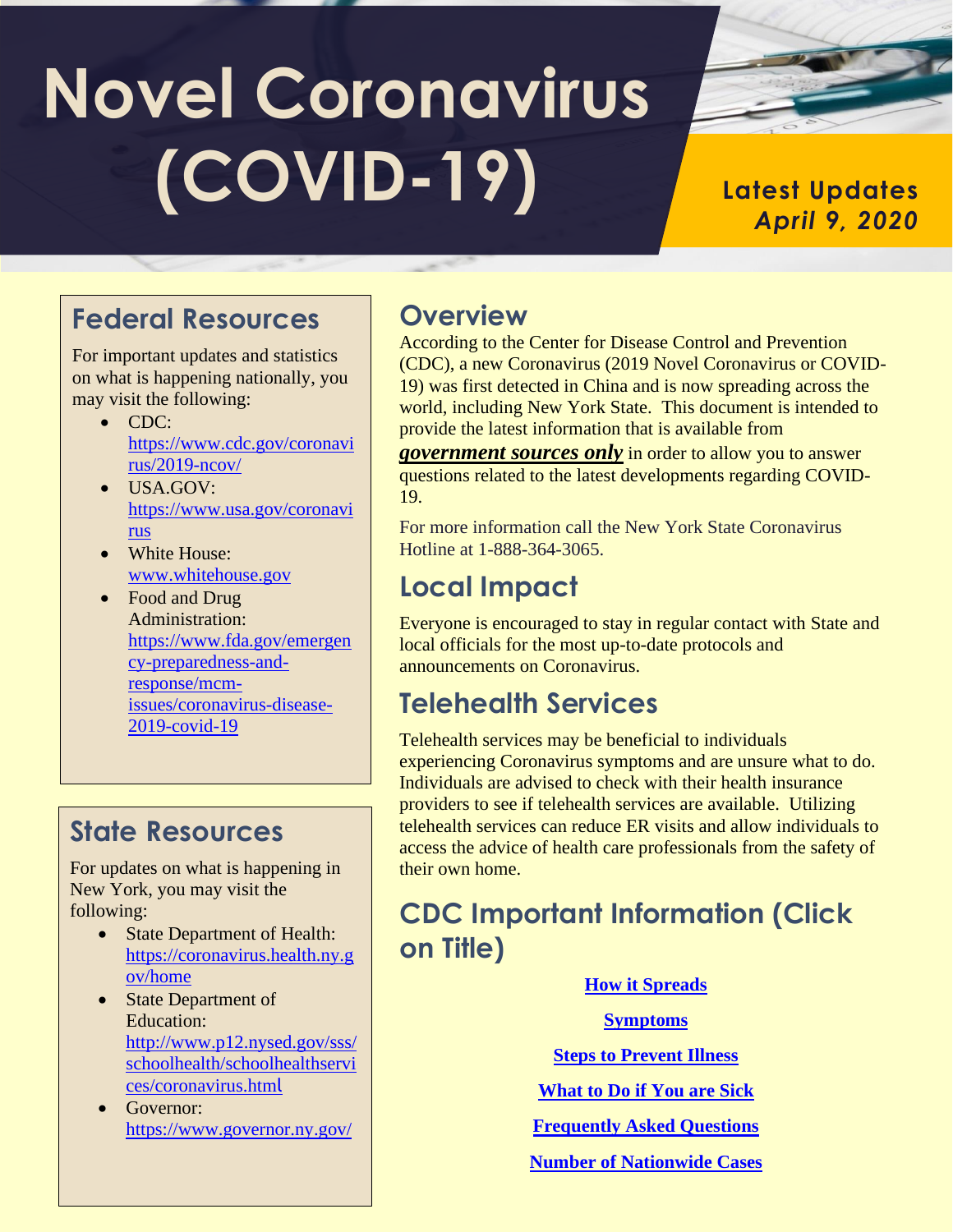#### **LATEST POSITIVE CASES IN NEW YORK STATE**

| DATA AS OF APRIL 8, 2020)   |                       |                            |                       |
|-----------------------------|-----------------------|----------------------------|-----------------------|
| <b>Locality</b>             | <b>Positive Cases</b> | <b>Locality</b>            | <b>Positive Cases</b> |
| <b>Albany County</b>        | 379                   | <b>Niagara County</b>      | 146                   |
| <b>Allegany County</b>      | 22                    | <b>Oneida County</b>       | 158                   |
| <b>Bronx County</b>         | 17,792                | <b>Onondaga County</b>     | 358                   |
| <b>Broome County</b>        | 105                   | <b>Ontario County</b>      | 43                    |
| <b>Cattaraugus County</b>   | 17                    | <b>Orange County</b>       | 4,090                 |
| <b>Cayuga County</b>        | 16                    | <b>Orleans County</b>      | 22                    |
| Chautauqua County           | 18                    | <b>Oswego County</b>       | 36                    |
| <b>Chemung County</b>       | 59                    | <b>Otsego County</b>       | 39                    |
| <b>Chenango County</b>      | 55                    | <b>Putnam County</b>       | 438                   |
| <b>Clinton County</b>       | 40                    | <b>Queens County</b>       | 27,752                |
| <b>Columbia County</b>      | 70                    | <b>Rensselaer County</b>   | 79                    |
| <b>Cortland County</b>      | 16                    | <b>Richmond County</b>     | 5,984                 |
| <b>Delaware County</b>      | 37                    | <b>Rockland County</b>     | 6,665                 |
| <b>Dutchess County</b>      | 1,493                 | <b>Saratoga County</b>     | 172                   |
| <b>Erie County</b>          | 1,362                 | <b>Schenectady County</b>  | 167                   |
| <b>Essex County</b>         | $8\,$                 | <b>Schoharie County</b>    | 12                    |
| <b>Franklin County</b>      | 11                    | <b>Schuyler County</b>     | $\overline{4}$        |
| <b>Fulton County</b>        | 15                    | <b>Seneca County</b>       | 15                    |
| <b>Genesee County</b>       | 56                    | <b>St. Lawrence County</b> | 76                    |
| <b>Greene County</b>        | 28                    | <b>Steuben County</b>      | 89                    |
| <b>Hamilton County</b>      | $\overline{3}$        | <b>Suffolk County</b>      | 17,413                |
| <b>Herkimer County</b>      | 32                    | <b>Sullivan County</b>     | 294                   |
| <b>Jefferson County</b>     | 42                    | <b>Tioga County</b>        | 17                    |
| <b>Kings County</b>         | 23,394                | <b>Tompkins County</b>     | 105                   |
| <b>Lewis County</b>         | $\sqrt{6}$            | <b>Ulster County</b>       | 460                   |
| <b>Livingston County</b>    | 26                    | <b>Warren County</b>       | 40                    |
| <b>Madison County</b>       | 91                    | <b>Washington County</b>   | 25                    |
| Manhattan (New York County) | 12,106                | <b>Wayne County</b>        | 39                    |
| <b>Monroe County</b>        | 698                   | <b>Westchester County</b>  | 17,004                |
| <b>Montgomery County</b>    | 28                    | <b>Wyoming County</b>      | 29                    |
| <b>Nassau County</b>        | 20,140                | <b>Yates County</b>        | $\mathbf{1}$          |

#### **TOTAL NUMBER OF CASES STATEWIDE: 159,937**

*S O U R C E : N Y S [DOH](http://www.ny.gov/covid-19tracker)*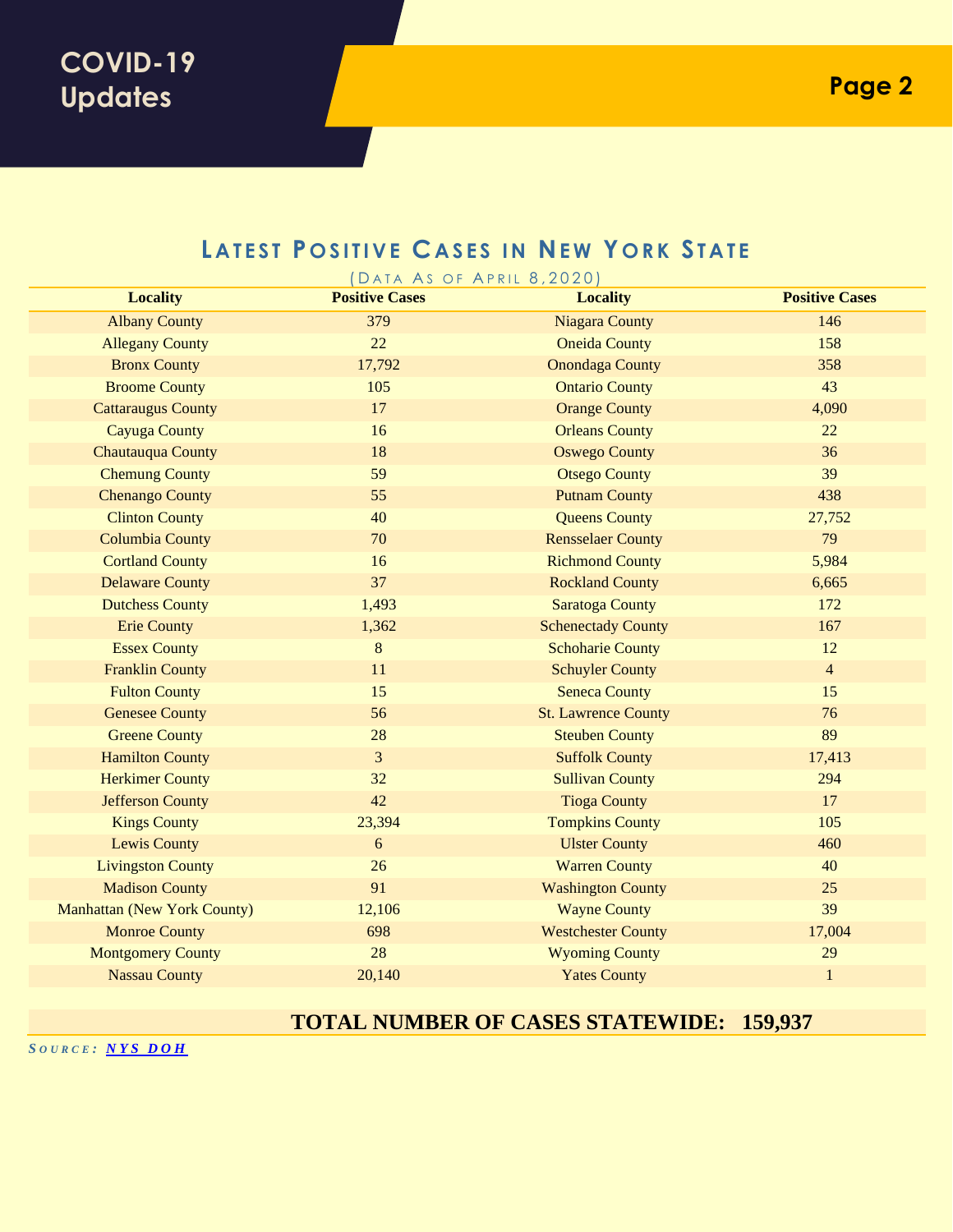#### **State News Updates**

April 9, 2020

- **[Governor Cuomo held a press conference at 11:30 AM](https://www.governor.ny.gov/news/amid-ongoing-covid-19-pandemic-governor-cuomo-announces-five-new-covid-19-testing-facilities) and provided the following information:**
	- o NY PAUSE has been in place for 18 days.
		- When looking at projection models, Columbia University as of March 29 stated New York City may have 136,000 hospitalized.
		- **EXECUTE:** McKinsey's severe model estimated 110,000 statewide, with moderate estimates at 55,000.
		- **Exercise 1** Gates-funded IHME as of April 1, estimated 73,000 would be hospitalized.
		- Right now, we are at 18,279 hospitalized statewide.
	- o Numbers show that the State is flattening the curve so far.
		- The Governor says people cannot relax social distancing and other actions designed to flatten the curve as the State cannot handle the moderate or severe scenarios mentioned above
	- o New hospitalizations dropped to 200 on April 8.
	- **ICU admissions and intubations are both showing that we are flattening the curve as well.**
	- o Efforts and actions are working better than anybody projected they could work.
	- o 799 died in New York yesterday, the highest single-day total so far.
		- Total number of COVID-related deaths in New York is 7,067.
	- o Going to start an effort called NY LOVES, a coordinated effort of foundations, philanthropies, charities, and gifts.
		- **EXECRETARY IS SECRETARY OF STATE ROSANNA ROSADO & Director of Nonprofits Fran Barrett will coordinate** the effort.
	- o Will look into who this virus impacts, and will do more testing in African American and Latino communities (including five new downstate testing facilities):
		- SUNY Albany, DOH, and Northwell will collect test results and information on:
			- Where people live and work.
			- Socioeconomic status.
			- Where do they socialize.
			- Previous health conditions.
	- o Need rapid testing as a bridge to the new economy and getting back to work, and treatments for convalescent plasma.
		- Blood drive for those who recovered from COVID-19: [www.nybc.org/cpdonor](http://www.nybc.org/cpdonor)
	- o Preparedness is important:
		- Need the right laws, supplies, and procedures as the virus may impact New York in numerous waves.
	- o Repair the immense damage that has been done:
		- Economy, poverty, housing, healthcare system, nutrition.
	- o Federal government must pass legislation that stabilizes states and local governments.
		- New York has been promised \$6 billion in healthcare assistance, but the Governor is stating it is only approximately \$1.3 billion and disqualified 1/3 of New York's Medicaid recipients.
	- o New York State emotional health hotline: 1-844-863-9314.
	- There is work to do as areas around New York City are showing signs of spread: Rockland, Nassau, and Suffolk counties.
		- Additional equipment was sent to these areas last night.
	- A new online application system, designed in partnership with Google, for New Yorkers to file unemployment insurance claims is expected to go live at 7 PM today.